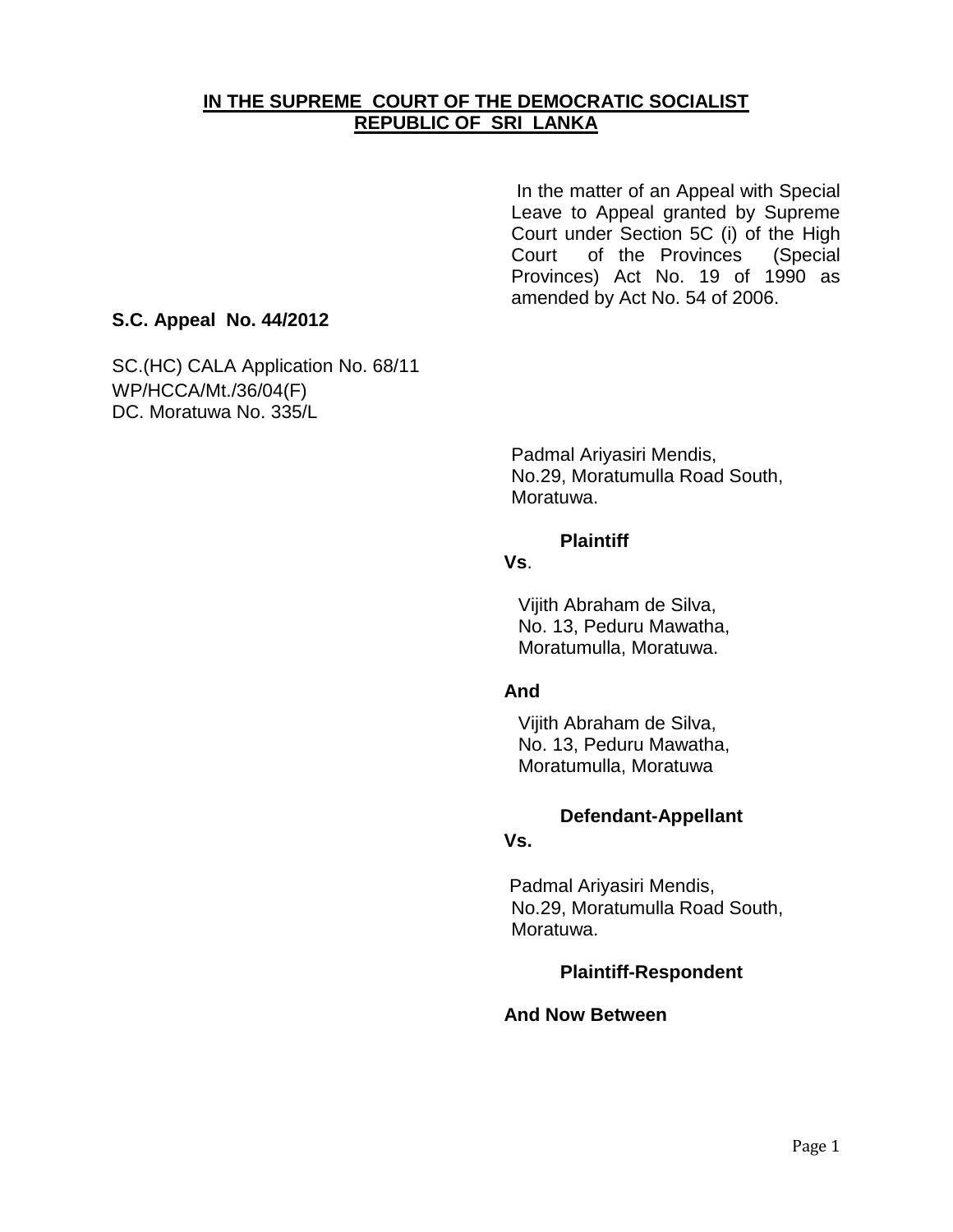Vijith Abraham de Silva, No. 13, Peduru Mawatha, Moratumulla, Moratuwa

## **Defendant-Appellant-Petitioner-Appellant**

## **Vs.**

Padmal Ariyasiri Mendis, **(Deceased)** No.610B, Halgahadeniya Road, Gothatuwa.

### **Plaintiff - Respondent Respondent -Respondent**

Sarukkali Patabedige Claris de Silva, of No. 610B, Halgahadeniya Road, Gothatuwa.

## **Substituted Plaintiff-Respondent-Respondent- Respondent**

\* \* \* \* \*

| <b>BEFORE</b>    |                            | Eva Wanasundera, PC. J<br>Buwaneka Aluwihare, PC.J. &<br>Upaly Abeyrathne, J.                                             |
|------------------|----------------------------|---------------------------------------------------------------------------------------------------------------------------|
| <b>COUNSEL</b>   | $\mathcal{L}^{\text{max}}$ | Faisz Musthapha, PC. with Hemasiri Withanachchi and<br>Ashiq Hassim for the Defendant-Appellant-Petitioner-<br>Appellant. |
|                  |                            | Ranjan Goonaratne with Sampath Perera and Rasika<br>Dissanayake for the Plaintiff-Respondent-Respondent-<br>Respondent.   |
| <b>ARGUED ON</b> |                            | 21.09.2015                                                                                                                |

**DECIDED ON : 14.12.2015**

\* \* \* \* \* \* \*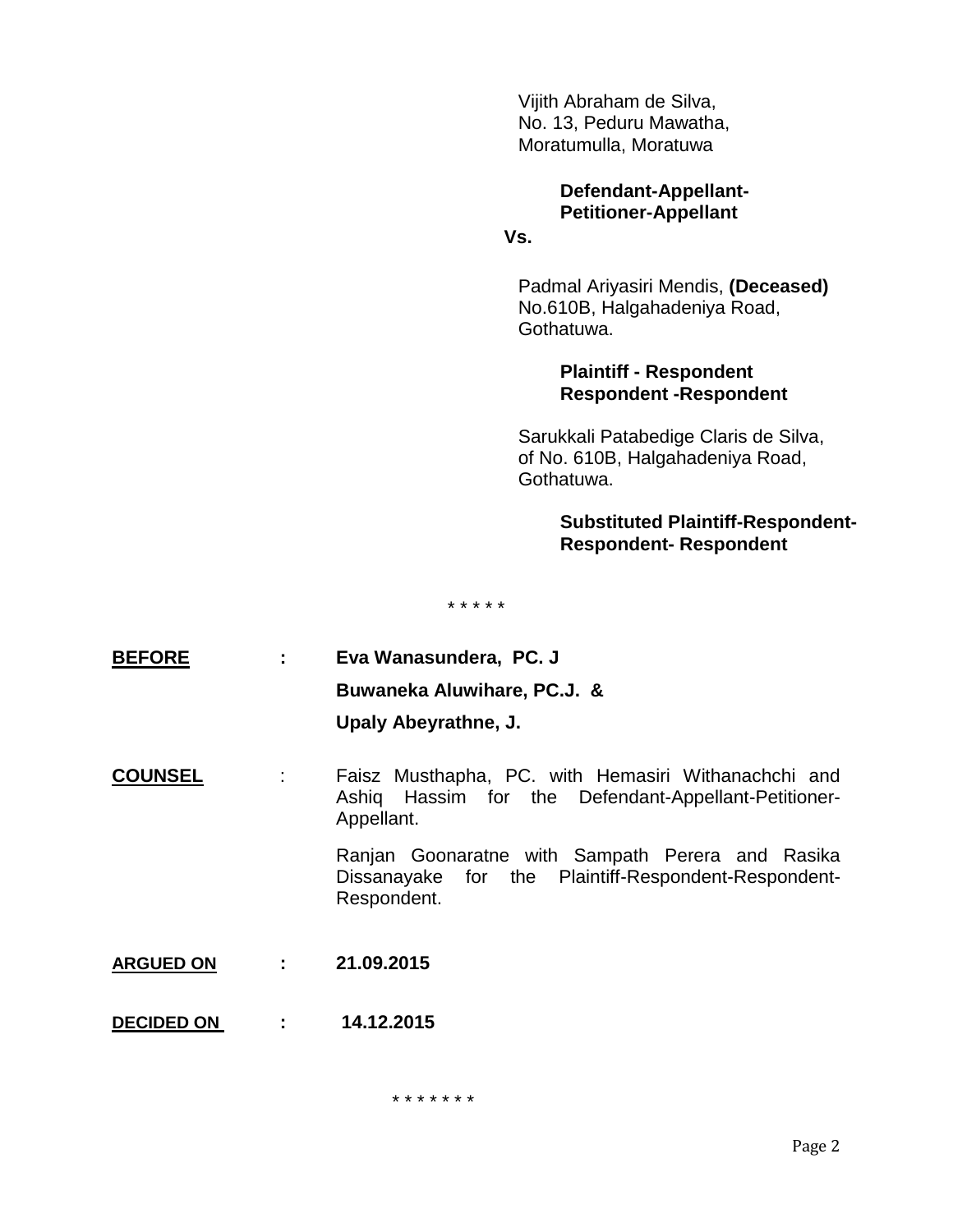## **S.C. Appeal No. 44/2012**

### **Eva Wanasundera, PC.J.**

This Court granted Leave to Appeal in this matter on 22.02.2012 on 10 questions of law. They are as follows:-

- 1. Did the Provincial High Court Civil Appeal err holding that the Deed of Gift bearing No. 1551 dated 09.05.1990 marked P2, was void?
- 2. Have the Honourable High Court Judges failed to properly consider whether the said Power of Attorney bearing No. 376 authorized, permitted and empowered the said Lindamulage Srimathie Miriam Silva to gift the premises which was the subject matter of the action?
- 3. Did the Honourable High Court Judges misdirect themselves in failing to consider that in action bearing No. 704/L of the District Court of Panadura, the said Merlyn Sylvia Fernando, (the Petitioner"s vendor) fraudulently, wrongfully and unlawfully failed and neglect to warrant and defend the title acquired by her and conveyed to the Petitioner?
- 4. Did the Honourable High Court Judges err in holding that the judgment and decree entered in the said case bearing No. 704/L operated as res judicata against the Petitioner in as much as the said judgment and decree are vitiated by fraud?
- 5. Did the Learned District Judge and the Learned Judges of the High Court misdirect themselves in failing to consider that the Respondent"s claim to have the said deed bearing No. 976 dated 24.09.1991 and produced marked P4 was not maintainable in as much as the action has been instituted nine years after the execution of the said deed and as such was prescribed?
- 6. Did the Learned Judges of the High Court err in failing to consider that the Respondent had acquiesced in, and/or ratified, the execution of the said deed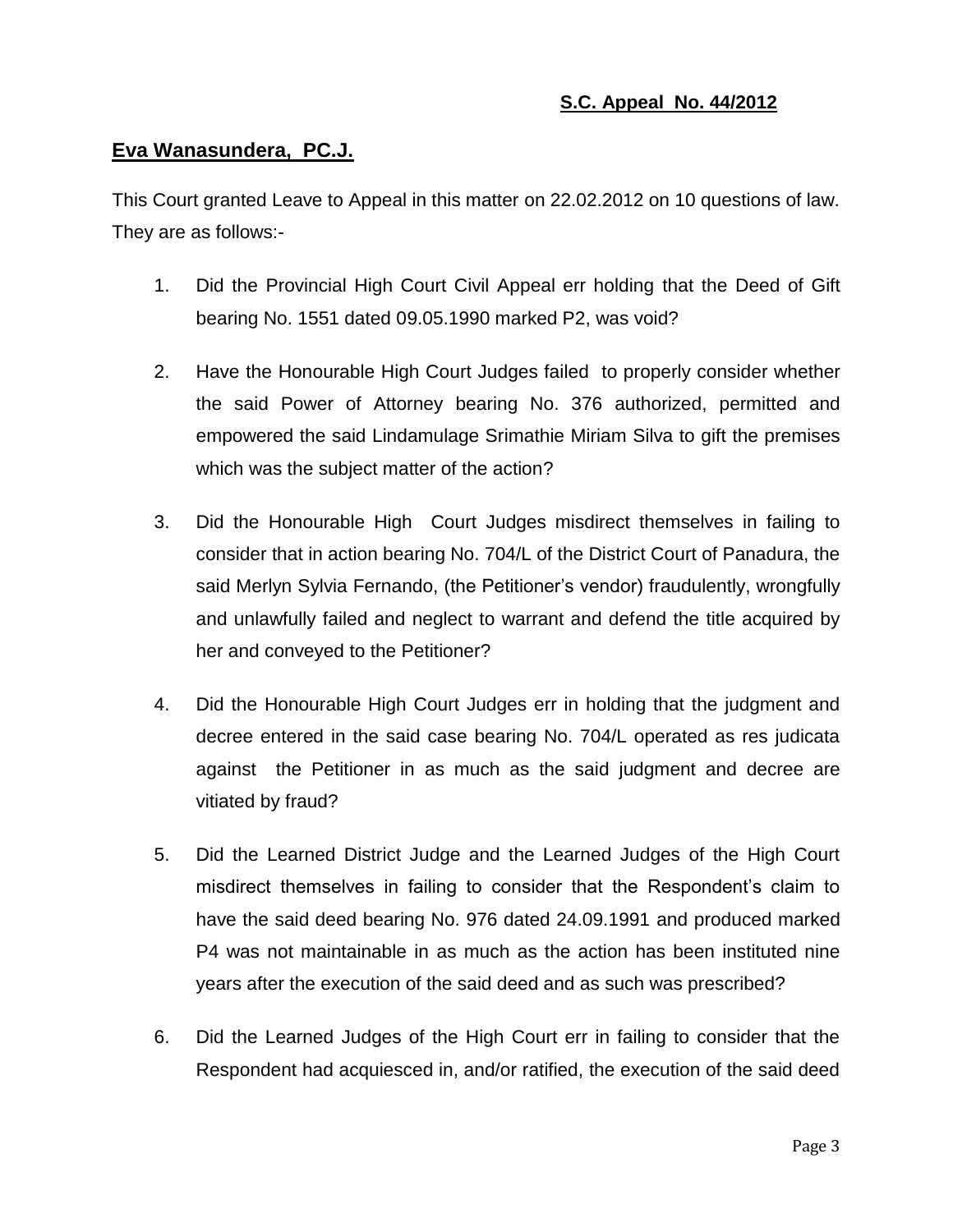of gift and the transfer to the Petitioner and as such was estopped from seeking the reliefs prayed for in the plaint?

- 7. In any event, did the Learned Judges of the High Court err in not granting the Petitioner adequate compensation for the improvements effected by him?
- 8. Did the Honourable High Court Judges failed to consider in the circumstances of this case that the Respondent had held out that the said Srimathie Mirium Silva had authority to gift the premises in suit?
- 9. Has the Court dealt with the fact that the Defendant is a bona fide purchaser?
- 10. Has the issue of prescription been pleaded?

The subject matter is a land within the Municipal Council limits of Moratuwa of an extent of two roods and 33 perches (A0 R2 P33) with a house thereon and a cultivation of 137 teak trees. The Plaintiff-Respondent-Respondent (hereinafter referred to as the "Plaintiff"") who is now deceased was the owner of this land and premises. He went abroad on employment giving a general Power of Attorney to his wife Miriam Srimathie Silva in 1984. Incidentally he had two children by this marriage. He visited home from time to time and returned to the island on 16.08.1990 to stay. While he was away, Mirium Silva used the Power of Attorney and gifted the land to Miriam Silva"s mother Sylvia Fernando. When the Plaintiff came to know about this gift of his land to the mother-in-law, he questioned his wife as to why she did so when they had two children to receive their properties. The Plaintiff then filed action No. 704/L in the District Court of Panadura on 27.09.1991 against his wife and mother-in-law seeking a declaration of the said deed of gift No. 1551 to be null and void. By this time the husband and wife were estranged due to the wife"s action of gifting this property to the mother-in-law. In the meantime the mother-in-law Sylvia Fernando sold the said property to the Defendant-Appellant-Petitioner-Appellant (hereinafter referred to as the Defendant) Vijith Abraham de Silva, who was known to the Plaintiff also as a timber merchant. The said sale was by deed No. 976 dated 24.09.1991 which was only 3 days before the District Court action No. 704/L was filed by the husband, Plaintiff. In deed No. 976 the vendor was Merlyn Sylvia Fernando and as one witness, the wife of the Plaintiff, Miriam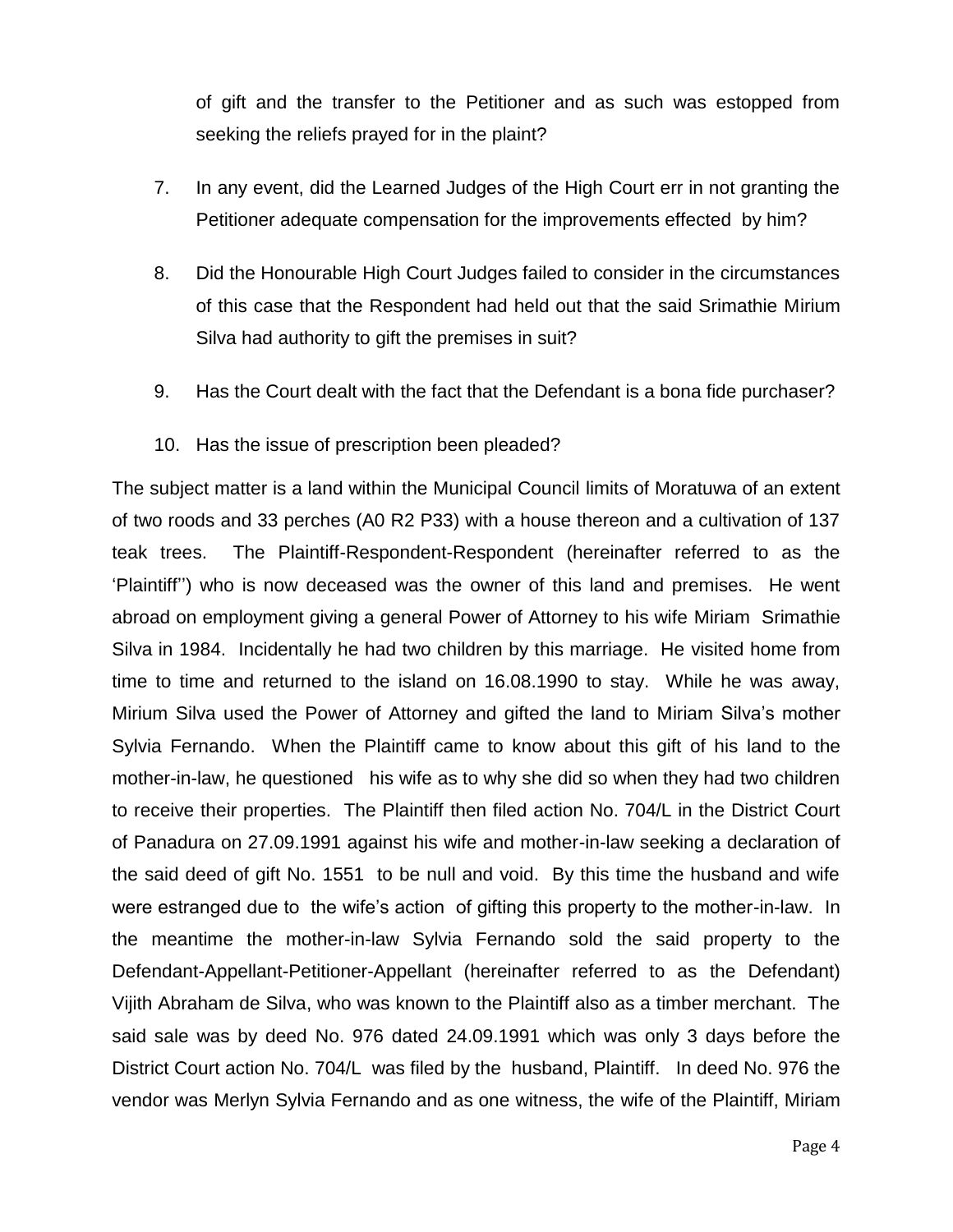Srimathie Silva had signed. The Plaintiff claimed that the teak trees that he had planted, worth over 10 ½ lakhs of rupees was about to be felled by the Defendant and the house thereon had been already demolished by the Defendant. The Defendant claimed that he planted teak seedlings/or saplings which had cost him Rs.40,000/- and also claimed the cost of improvements done to the property.

The first question to be decided in this case **is whether the Plaintiff's wife Mirium Srimathie Silva acted within her powers in having gifted the property to her mother, under the Power of Attorney given to her by her husband, the Plaintiff.** The Plaintiff argued that she had acted beyond the powers given in terms of the Power of Attorney. The Defendant argued that she had acted within the terms of the Power of Attorney and the general words appearing in the Power of Attorney conferred unlimited authority to manage all the affairs of the Plaintiff husband while he was away.

The Plaintiff had given evidence in the case. He had prayed for deed No. 1551 to be declared null and void, for ejectment of the Defendant and those under him and to recover possession of the same.

The Plaintiff gave a general Power of Attorney to his wife Miriam Srimathie Silva. It reads that she is empowered **"to sell and dispose of or to mortgage or hypothecate or to demise and lease ……… convey by way of exchange** …… ". There is no empowerment given "to gift the property". However she gifted the property to her mother by way of a deed of gift dated 09.05.1990 and numbered as 1551. The Defendant argued that the Power of Attorney No. 376 dated 12.07.1984 states that the principal is "desirous of appointing a fit and proper person as my Attorney to manage and transact all my business and affairs in the said Sri Lanka" and therefore gifting the property comes under "all my business and affairs". It was argued that then the Power of Attorney holder is entitled to act under the general clause which reads-

Page 5 "Generally to do execute and perform all such further and other acts, deeds, matters and thing whatsoever which my attorney shall think necessary or proper to be done in and about or concerning the business, estates, lands, houses, debts or affairs as fully and effectually to all intents and purposes as I might or could do if I am personally present and did the same in my proper person it being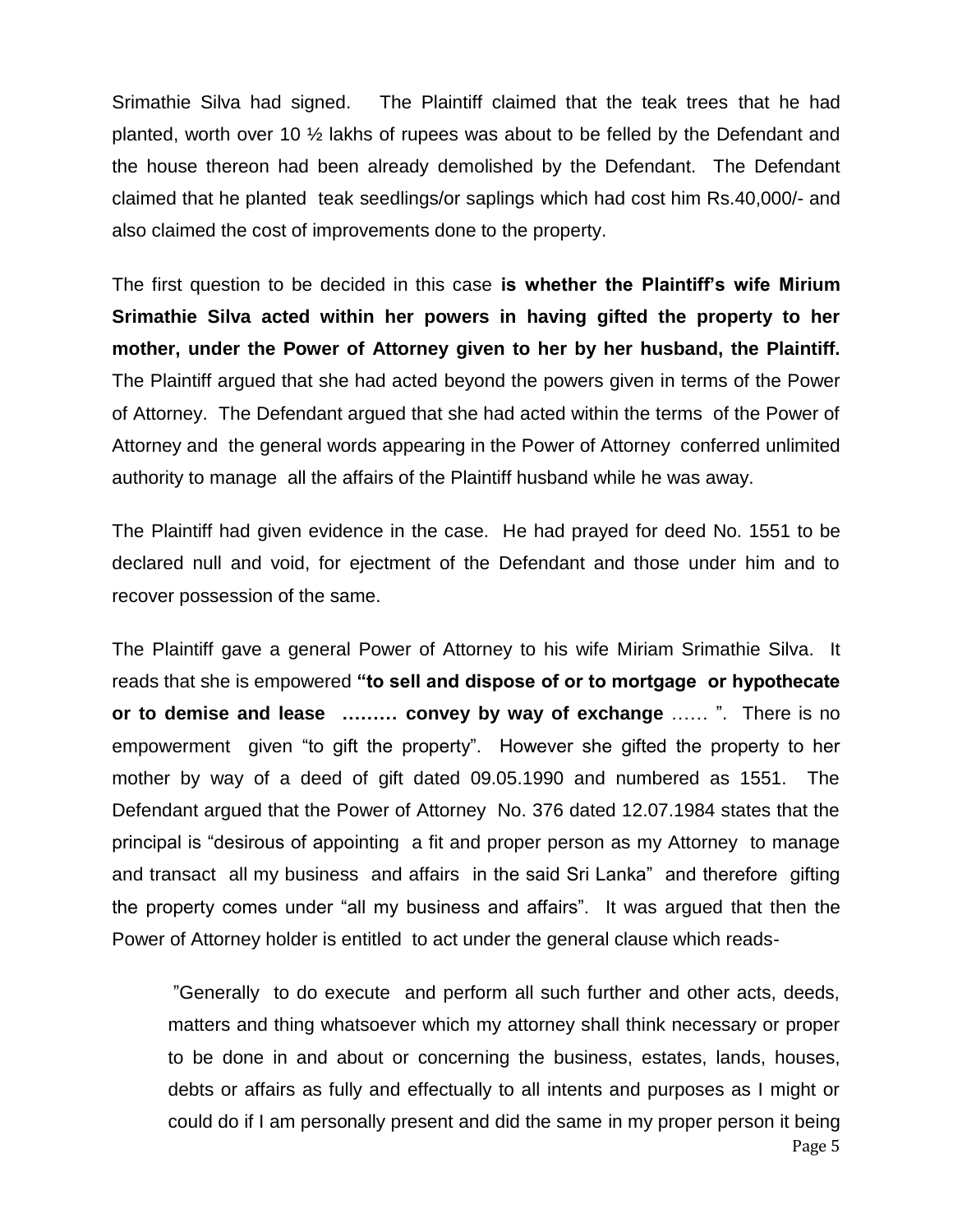my intend and desire that all matters and things respecting the same shall be under the full management, control and direction of my said attorney ".

The Defendant"s position was that the specific powers conferred in the clause "to sell and dispose of ………" does not detract from the general powers conferred by this clause. In short the Defendant argued that the general clause over powers the specific clause.

Court observes that it **is settled law in the country that the Power of Attorney should be construed strictly.** In *Adaichappa Vs. Cook 31 NLR 385,* it was held that "The Power of Attorney should be construed per se and not with reference to the other powers of Attorney contained in the instrument, namely the Power of Attorney."

In *Marshal Vs. Seneviratne 36 NLR 369,* also it was held that "the authority given by the Power of Attorney is an express authority to be found not by implication but of the terms of power appointing the Attorney. Once a person is aware that the man is dealing with acts under a power of attorney, it is at his peril not to know the extent and limits of that power."

In *Bastianpillai Vs. Anna Fernando 54 NLR 113* it was held that "a Power of Attorney must be construed strictly and that the special terms in the recitals controlled the general words in the operative part".

*Bowstead on Agency 1st Edition Article 36 at page 59* states that "general words do not confer general powers, but are limited to the purpose for which the authority is given, and are construed as enlarging special powers when necessary, and only when necessary, for that purpose."

In the case of *Harper Vs. Godsell (1870) LR 5QB 422 at 427*, Blackburn,J. said "the special terms of the  $1<sup>st</sup>$  part of the power prevent the general words from having an unrestricted general effect. The meaning of the general words is cut down by the context in accordance with the ordinary rule of ejusdem generis"

In all these cases it was held that the specific powers conferred should be construed in the light of the intention of the principal who grants the power of attorney.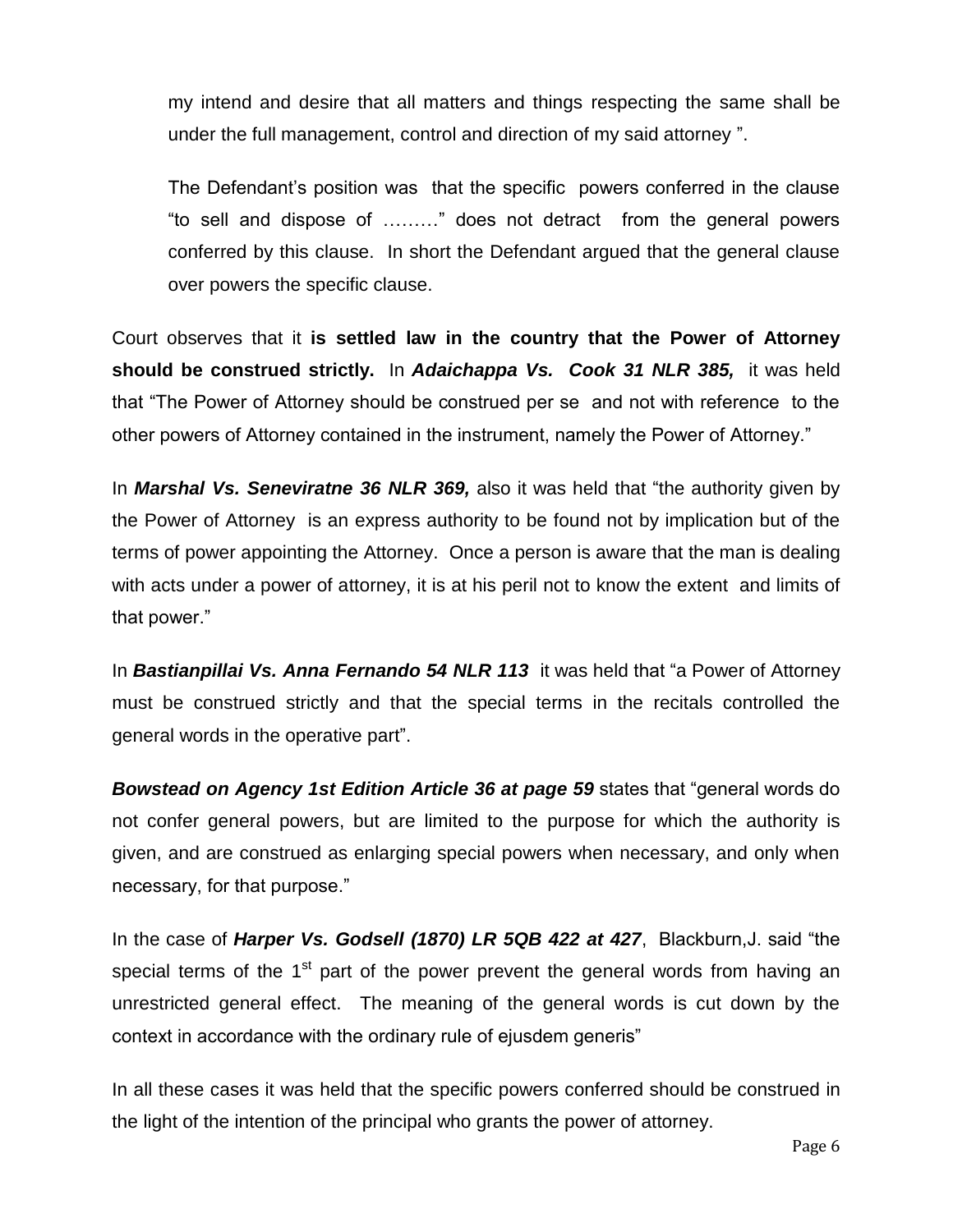I am firmly of the view that the general words couched into clauses in this particular general power of attorney cannot in anyway be construed to disturb the specific clauses relevant to "property" contained therein. The intention of the principal has to be gathered from the clauses in any Power of Attorney whether it is a special Power of Attorney or whether it is a general Power of Attorney. The intention of the husband could never have been to grant authority for the wife to donate or gift his properties to anyone else leave alone his mother-in-law.

Having gifted the property to the mother of the Power of Attorney holder, when the husband came to know the same and questioned her as to why she gifted, what was the next step taken by the Power of Attorney holder? She and her mother got together and sold the land to the Defendant soon afterwards. The mother signed as vendor and the daughter signed as witness to the deed of transfer in favour of the Defendant. The bad intention of the Power of Attorney holder can be seen by her actions after she acted under the Power of Attorney. I am of the opinion that one has to view the intention of not only the grantor of the Power of Attorney but also the intention of the grantee the holder of the Power of Attorney. Any person gives a Power of Attorney to another having full faith and trust on that person. The Plaintiff trusted his wife. He could never have dreamt of the wife gifting his hard –earned properties to anybody of his wife's choice. Supposing the wife sold the land to her mother, it would have been different because the Power of Attorney specifically mentions that she can sell, because the money she receives from the sale should go to the husband the grantor of the Power of Attorney**. It cannot be surmised that the intention of any Power of Attorney grantor is to give authority to "Gift" the properties to any person**. That is the very reason that such a word is not included in a general Power of Attorney. No sensible person would ever grant a Power of Attorney to anybody if the general clauses are interpreted to give authority to gift the properties.

The intention of the grantor can be gathered from the specific words used in the Power of Attorney. The intention of the grantee can be gathered by the actions of the grantee before acting on the Power of Attorney and after acting on the Power of Attorney. In this case it can be seen that Miriam Srimathie Silva"s intention was to get the benefits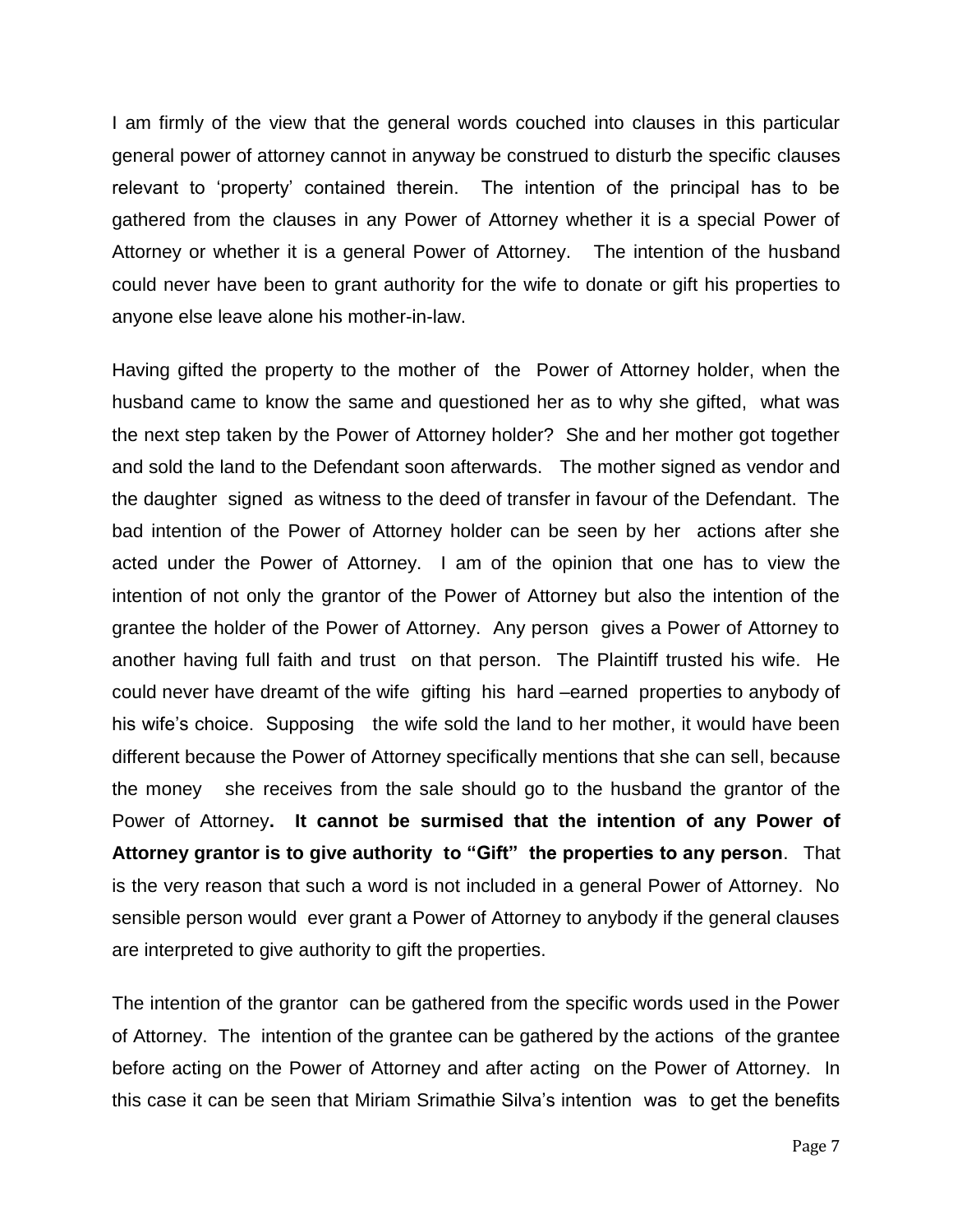of the husband "s property for herself and her mother. The Power of Attorney holder has willfully acted wrongly in this matter, taking undue advantage of the fact that her husband had given her the power of attorney in trust.

Furthermore, I would like to consider other aspects of this matter since it would serve to answer the questions of law which were allowed at the inception of this case before this court.

The Plaintiff had filed action in the District Court of Panadura under case No. 704/L, long before he filed this case, i.e as soon as he came to know of this deed of gift giving his own property to his mother in law by his wife , using the power of attorney given by him to his wife. He had prayed that the deed of gift bearing No. 1551 dated 09.05.1990 be declared null and void. He made his wife Miriam and her mother Sylvia parties to that action. They filed proxy as the first and second defendants in that case and filed answer as well on 23.11.1992. Issues were also raised but on the first date of the trial, the Attorney at Law for them submitted to court that she had no instructions. The District Judge however put off the case for trial for a second date and even on that date, the lawyer submitted that she had no instructions from the defendants. Then it was fixed for exparte trial. Exparte trial was taken up on another date and court granted relief as prayed for by the Plaintiff and decreed that deed 1551 was null and void on 26.03.1997.

Counsel for the Defendant Appellant Petitioner in this case argued that case number 704/L was a collusive action and the Vendor of the Petitioner Sylvia Fernando neglected to defend the title acquired by her and that it amounted to collusive action with the Plaintiff and it was fraud. Proceedings in 704/L as aforesaid confirm that it was not fraud or collusive action but that the mother and daughter gave up contesting only at the trial stage. The mother and daughter had rushed to sell the said land to the Defendant at about the same time the case was filed, thereby passed title to another and got some money.

Page 8 At the commencement of this case before the District Court on 23.05.2002, it was admitted by the Defendant that the writ of execution to eject the persons on the land was rejected by court on 15.12.2001 on the ground that the proper parties were not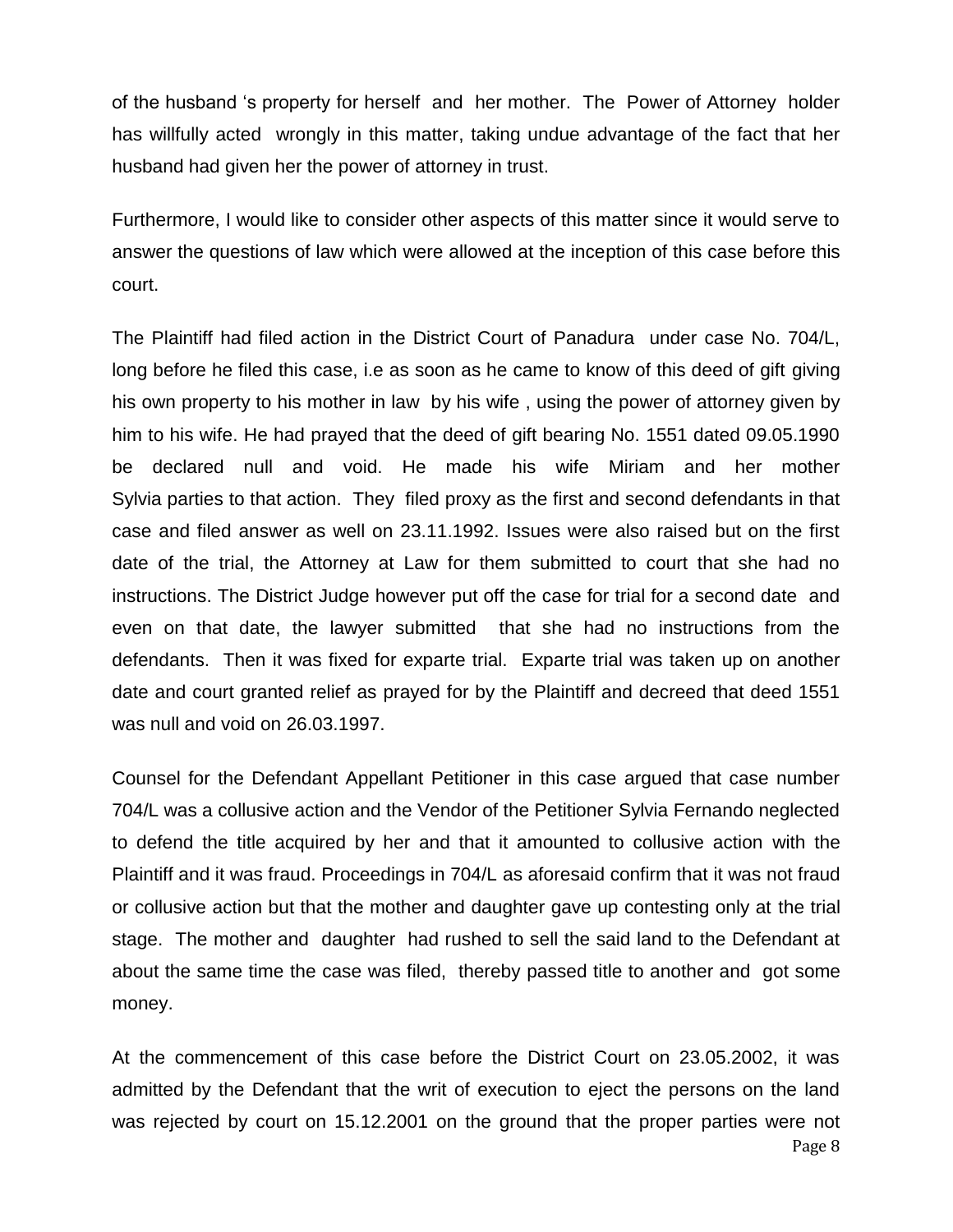named in that application for writ. Therefore, the fact that there was a decree entered in 704/L to the effect that deed 1551 was null and void remains in tact. As such, it stands in the way of any claims by the Defendant in any court action he contests with regard to the land he has bought. I am of the view that it operates as res judicata against the Defendant Petitioner with regard to paper title to the land in question, even though he was not a party to that action since title does not pass to anyone beyond the owner who owned the land prior to the deed which was declared null and void. It is apparent that the Defendant Petitioner was in possession from 24.09.1991 but the moment that deed number 1551 was declared null and void on 26.03.1997 in case 704/L, the Defendant Petitioner looses his source of title. Hence, from 26.03.1997 the Defendant Petitioner had only occupied the land without any title.

The District Court action pertinent to this Appeal was filed on 13.06.2001 under number 335/L and by that time the Defendant knew that he had no paper title to stay on the land even though the Plaintiff had failed in taking out writ of execution to evict him. Nevertheless, the Defendant had failed to specifically plead prescription and/or to raise a specific issue on prescription in the District Court. The District Judge had analysed the situation well and had rejected the argument on prescription.

The present District Court case number 335/L is a re vindication action praying for a declaration that the Plaintiff is the owner of the property and for ejectment of the Defendant from the land and premises. The Plaintiff proved his title with good evidence and got relief as prayed for, against the Defendant. The Defendant had failed to bring good evidence to show that he was a bona fide purchaser and that he had improved the land as he claimed in his answer. The Civil Appellate High Court affirmed the judgment of the District Court.

In the said circumstances, I hold that the deed No. 1551 is void *ab-initio* and therefore the title does not pass from the Plaintiff to any other person. Therefore deed which was executed thereafter, i.e. deed No. 976 is also void *ab-initio.* The Defendant does not get any title to the land. I fail to see that there was evidence to prove that the Defendant was a bona fide purchaser either. The Defendant was granted Rs.40,000/- by the District Judge, on evidence proven as the cost of baby teak plants planted by him on